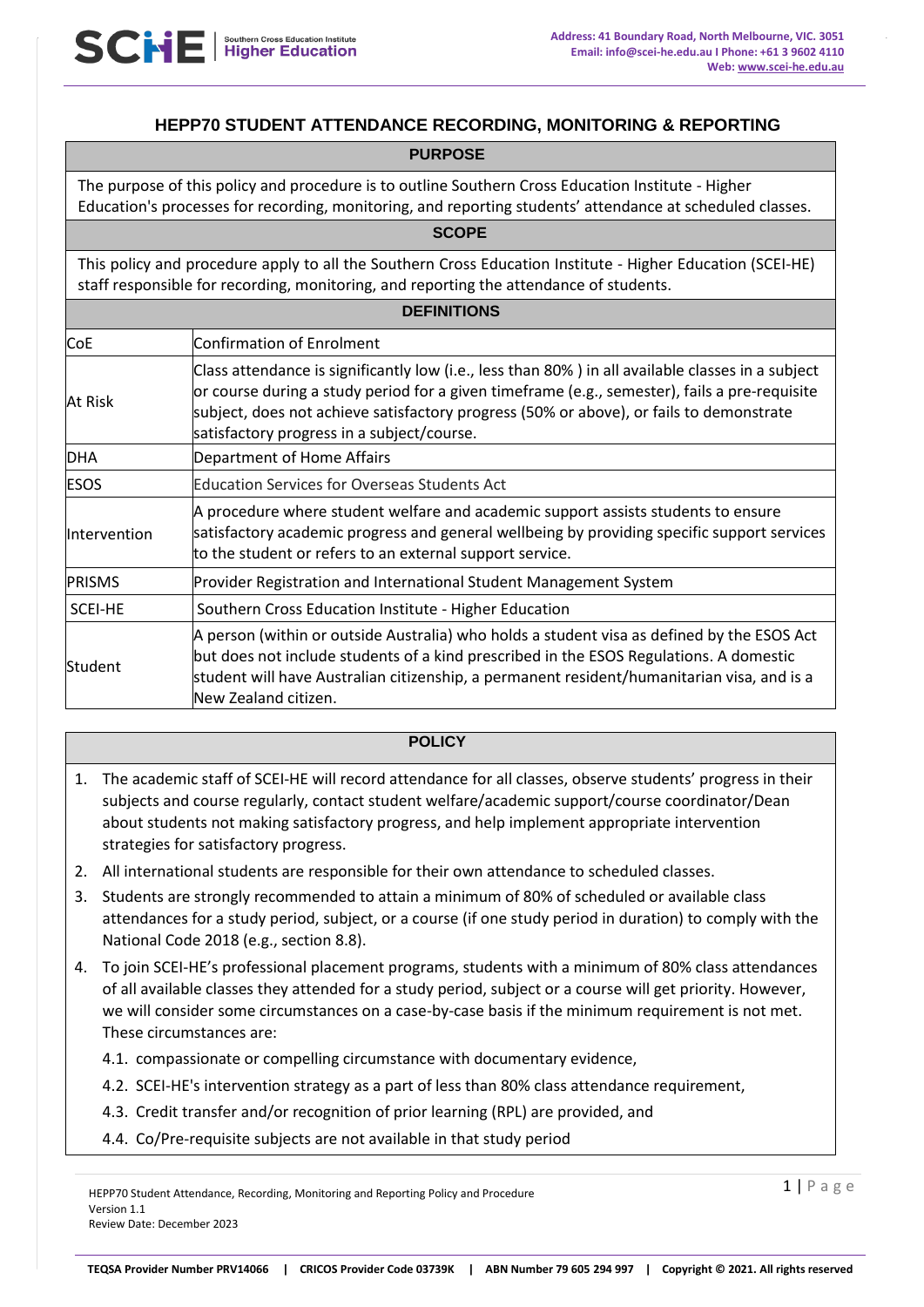- 5. All lecturers are informed of this policy and procedure and the importance of accuracy when completing the Attendance Record through induction and regular monitoring by course coordinators.
- 6. Students are made aware of the 80% attendance requirements outlined above through pre-enrolment information, at enrolment, at orientation, in the first four weeks of the semester, via Moodle, and throughout the study. Communication will be sent to students using their SCEI-HE email addresses.

## **PROCEDURE**

## **1. Recording attendance**

- 1.1 Attendance will be recorded regularly on the Attendance Record/Student Management System (Paradigm).
- 1.2 A student, who misses part of a class, shall be marked as absent for hours missed during the class. Only the hours attended will be recorded. E.g., if a student attended from 9.00 am to 11.00 am, this is recorded on the attendance sheet.
- 1.3 Students who supply medical certificates for absences must still be recorded as absent for the period with a medical certificate. A copy of the medical certificate must be submitted to the student services office and filed in the Students Administration File and Student Management System (Paradigm).
- 1.4 The Attendance Record is updated on Paradigm at the end of each class.
- 1.5 It is the Lecturer's responsibility to ensure all attendance records from that week are entered into the student management system (Paradigm) promptly.
- 1.6 Paradigm automatically calculates the student's actual and projected attendance percentage based on the attendance data entered by the Subject Lecturer.

## **2. Intervention strategies**

- 2.1 The subject lecturer will record attendance at the start of each class, and update those in Paradigm.
- 2.2 In consultation with the course coordinator and lecturer, the Student Welfare Officer and/or Academic Support Coordinator will identify at-risk students.
- 2.3 The Student Welfare Officer (SWO) or Academic Support Coordinator (ASC) will send a Student Attendance Warning Letter to those students identified at risk during semester break. Those students will be required to organise an appointment with SWO or ASC to discuss attendance records. SWO/ASC will identify and implement intervention strategies, and those need to be agreed upon, written, and signed by the student and SWO/ASC. Relevant lecturer and coordinator, and Dean will be informed and consulted as appropriate.
- 2.4 Copies of warning letters and all supporting documentation relating to attendance, including signed intervention strategies, must be placed in the Student's Administration File or Paradigm.
- 2.5 No action is required for students who maintain an average of 80% attendance of all scheduled classes for a subject, study period or course (if the duration is less than a study period).

## **RELATED DOCUMENTS**

HEPP03 Student Complaint and Grievance Policy and Procedure

HEPP59 International Student Monitoring Course Progress Policy and Procedure

HEPP58 Deferring, Suspending or Cancelling Student Enrolment Policy and Procedure

## **LEGISLATIVE CONTEXT**

Education Services for Overseas Students Act (2000) Education Services for Overseas Students (ESOS) Regulations 2001 National Code of Practice for Providers of Education and Training to Overseas Students (2018); Standard 8

HEPP70 Student Attendance, Recording, Monitoring and Reporting Policy and Procedure Version 1.1 Review Date: December 2023

2 | P a g e